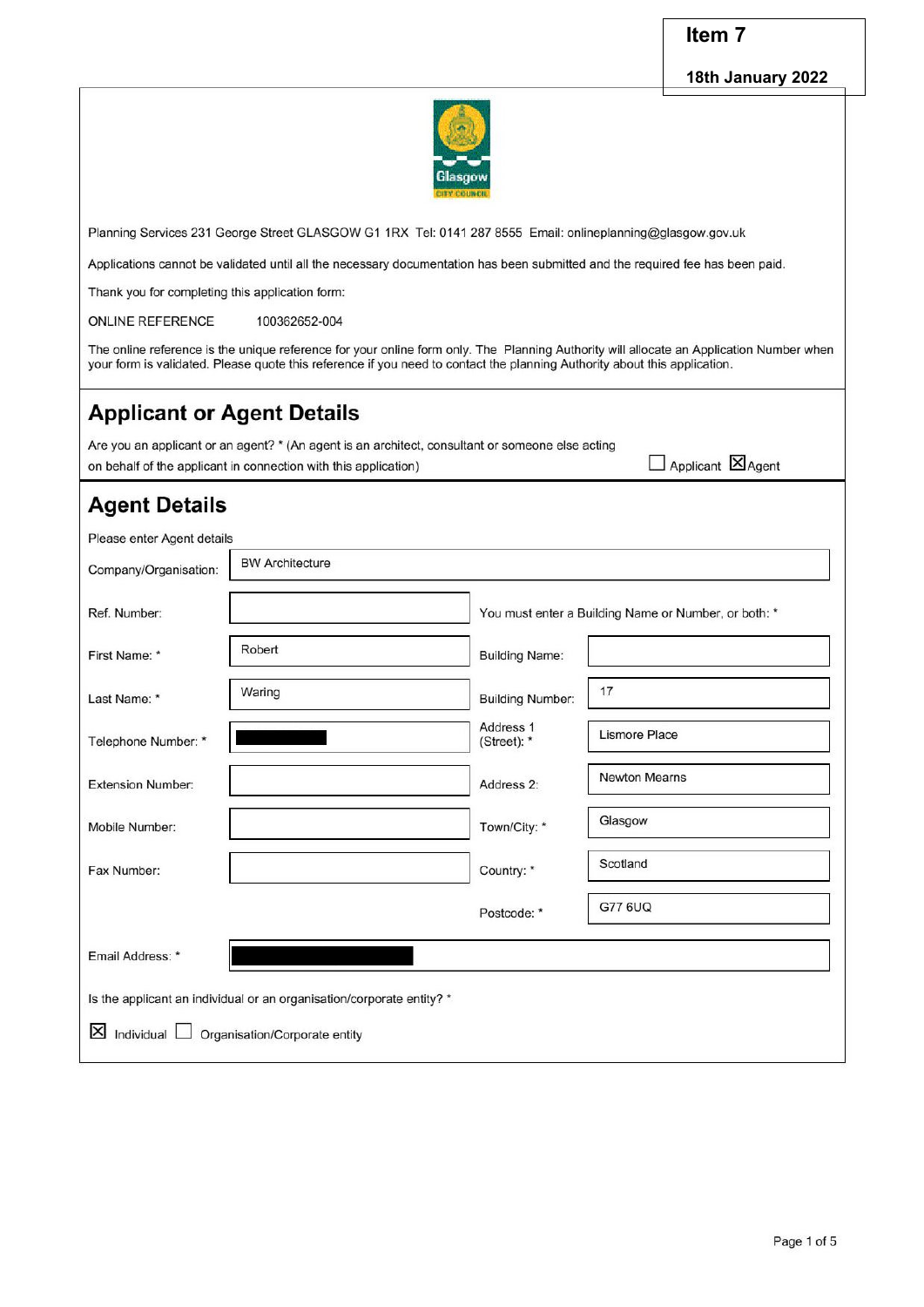| Please enter Applicant details |                                                                       |                          |                                                      |
|--------------------------------|-----------------------------------------------------------------------|--------------------------|------------------------------------------------------|
| Title:                         | Mr                                                                    |                          | You must enter a Building Name or Number, or both: * |
| Other Title:                   |                                                                       | <b>Building Name:</b>    |                                                      |
| First Name: *                  | С                                                                     | <b>Building Number:</b>  | 95                                                   |
| Last Name: *                   | Griffin                                                               | Address 1<br>(Street): * | Langton Crescent                                     |
| Company/Organisation           |                                                                       | Address 2:               |                                                      |
| Telephone Number: *            |                                                                       | Town/City: *             | Glasgow                                              |
| Extension Number:              |                                                                       | Country: *               | Scotland                                             |
| Mobile Number:                 |                                                                       | Postcode: *              | G53 5LW                                              |
| Fax Number:                    |                                                                       |                          |                                                      |
| Email Address: *               |                                                                       |                          |                                                      |
| <b>Site Address Details</b>    |                                                                       |                          |                                                      |
|                                |                                                                       |                          |                                                      |
| Planning Authority:            | Glasgow City Council                                                  |                          |                                                      |
|                                | Full postal address of the site (including postcode where available): |                          |                                                      |
| Address 1:                     | 95 LANGTON CRESCENT                                                   |                          |                                                      |
| Address 2:                     |                                                                       |                          |                                                      |
| Address 3:                     |                                                                       |                          |                                                      |
| Address 4:                     |                                                                       |                          |                                                      |
| Address 5:                     |                                                                       |                          |                                                      |
| Town/City/Settlement:          | GLASGOW                                                               |                          |                                                      |
| Post Code:                     | G53 5LW                                                               |                          |                                                      |
|                                | Please identify/describe the location of the site or sites            |                          |                                                      |
|                                |                                                                       |                          |                                                      |
|                                |                                                                       |                          |                                                      |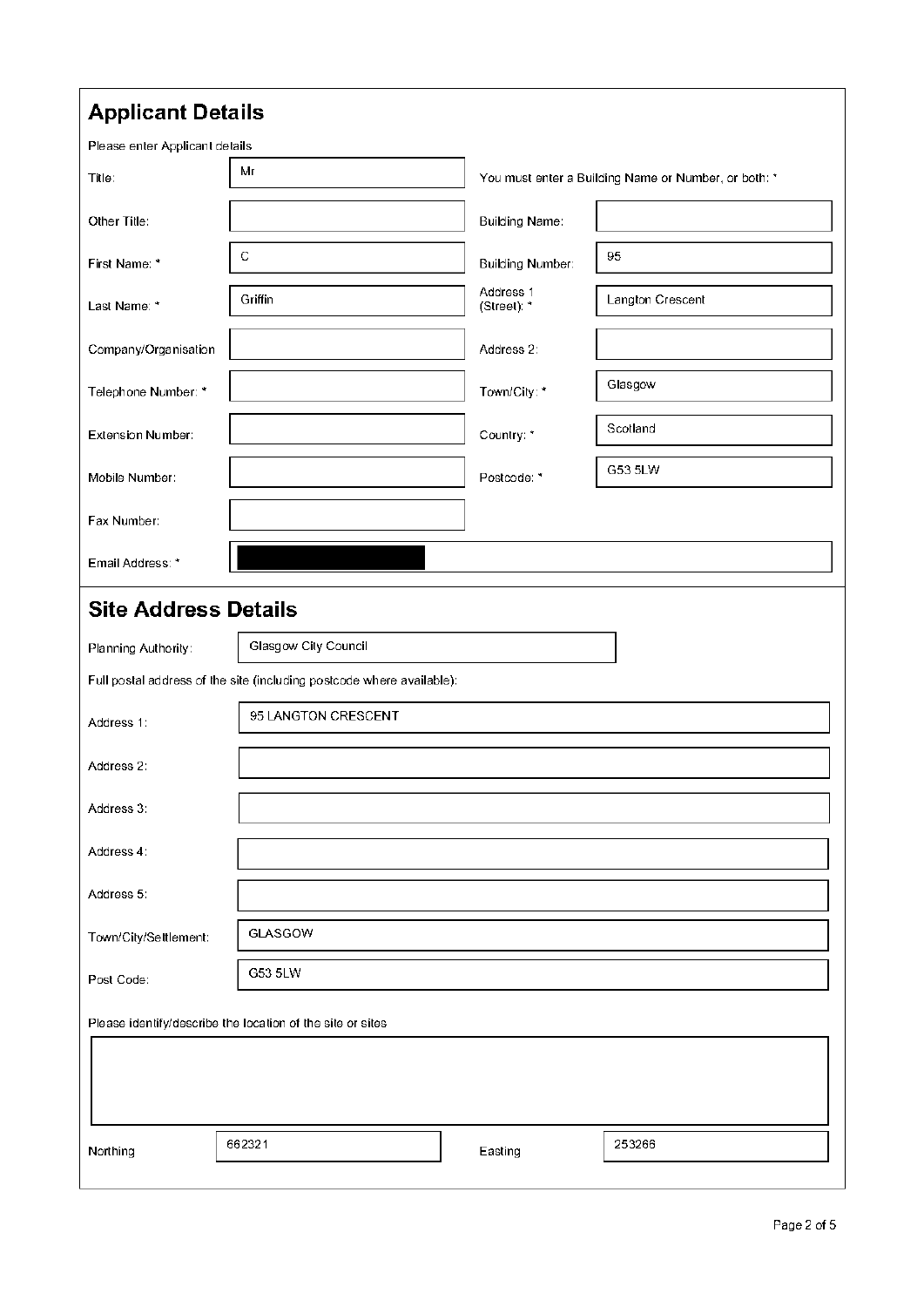| <b>Description of Proposal</b>                                                                                                                                                                                                                                                                                                                                                       |
|--------------------------------------------------------------------------------------------------------------------------------------------------------------------------------------------------------------------------------------------------------------------------------------------------------------------------------------------------------------------------------------|
| Please provide a description of your proposal to which your review relates. The description should be the same as given in the<br>application form, or as amended with the agreement of the planning authority: *<br>(Max 500 characters)                                                                                                                                            |
| erection of a 2 storey extension to side of house                                                                                                                                                                                                                                                                                                                                    |
| <b>Type of Application</b>                                                                                                                                                                                                                                                                                                                                                           |
| What type of application did you submit to the planning authority? *                                                                                                                                                                                                                                                                                                                 |
| ⊠<br>Application for planning permission (including householder application but excluding application to work minerals).<br>Application for planning permission in principle.<br>Further application.                                                                                                                                                                                |
| Application for approval of matters specified in conditions.                                                                                                                                                                                                                                                                                                                         |
| What does your review relate to? *                                                                                                                                                                                                                                                                                                                                                   |
| Ι×ι<br>Refusal Notice.                                                                                                                                                                                                                                                                                                                                                               |
| Grant of permission with Conditions imposed.<br>No decision reached within the prescribed period (two months after validation date or any agreed extension) – deemed refusal.                                                                                                                                                                                                        |
|                                                                                                                                                                                                                                                                                                                                                                                      |
| <b>Statement of reasons for seeking review</b>                                                                                                                                                                                                                                                                                                                                       |
|                                                                                                                                                                                                                                                                                                                                                                                      |
| You must state in full, why you are a seeking a review of the planning authority's decision (or failure to make a decision). Your statement<br>must set out all matters you consider require to be taken into account in determining your review. If necessary this can be provided as a<br>separate document in the 'Supporting Documents' section: * (Max 500 characters)          |
| Note: you are unlikely to have a further opportunity to add to your statement of appeal at a later date, so it is essential that you produce<br>all of the information you want the decision-maker to take into account.                                                                                                                                                             |
| You should not however raise any new matter which was not before the planning authority at the time it decided your application (or at<br>the time expiry of the period of determination), unless you can demonstrate that the new matter could not have been raised before that<br>time or that it not being raised before that time is a consequence of exceptional circumstances. |
| Planning Permission was granted in December 2018 for a similar extension to the side of 2 Drumcross Road which is the same<br>style as my clients and is also a corner plot and it is our opinion that the extension proposed has less of an impact on the<br>surrounding properties than that at Drumcross Road.                                                                    |
|                                                                                                                                                                                                                                                                                                                                                                                      |
| $\Box$ Yes $\boxtimes$ No<br>Have you raised any matters which were not before the appointed officer at the time the<br>Determination on your application was made? *                                                                                                                                                                                                                |
| If yes, you should explain in the box below, why you are raising the new matter, why it was not raised with the appointed officer before<br>your application was determined and why you consider it should be considered in your review: * (Max 500 characters)                                                                                                                      |
|                                                                                                                                                                                                                                                                                                                                                                                      |
|                                                                                                                                                                                                                                                                                                                                                                                      |
|                                                                                                                                                                                                                                                                                                                                                                                      |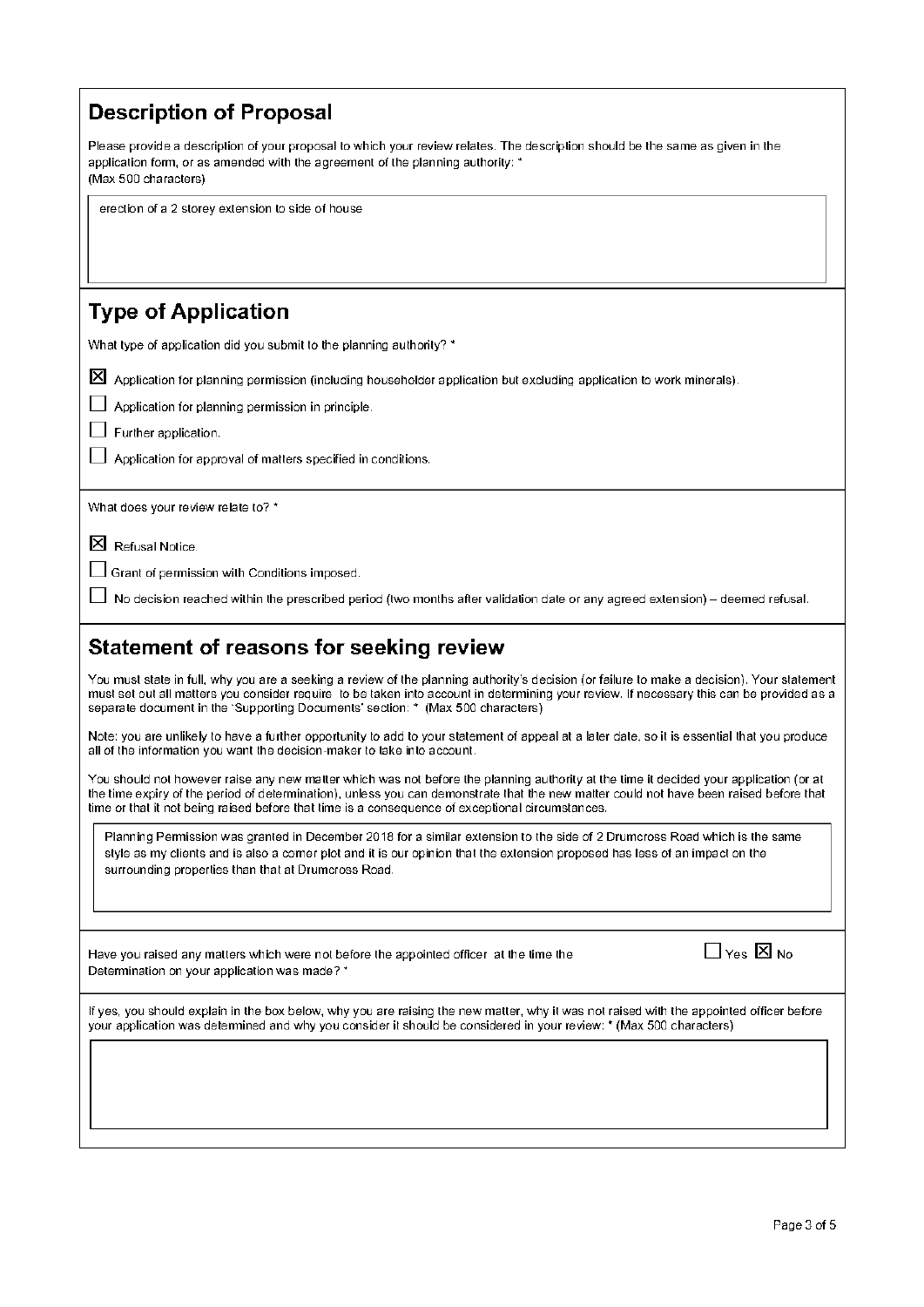| Please provide a list of all supporting documents, materials and evidence which you wish to submit with your notice of review and intend<br>to rely on in support of your review. You can attach these documents electronically later in the process: * (Max 500 characters)                                                                                                                                                                                               |                                             |  |
|----------------------------------------------------------------------------------------------------------------------------------------------------------------------------------------------------------------------------------------------------------------------------------------------------------------------------------------------------------------------------------------------------------------------------------------------------------------------------|---------------------------------------------|--|
| 2173. 01 Locality Plan 2173. 02 Plan and elevations as existing 2173. 03 Plans and elevations as proposed 2173 04 Block Plan<br>Supporting statement Photograph if front / side elevation of 2 Drumcross Road Photograph of Rear elevation of 2 Drumcross<br>Road                                                                                                                                                                                                          |                                             |  |
|                                                                                                                                                                                                                                                                                                                                                                                                                                                                            |                                             |  |
| <b>Application Details</b>                                                                                                                                                                                                                                                                                                                                                                                                                                                 |                                             |  |
| Please provide the application reference no, given to you by your planning<br>authority for your previous application.                                                                                                                                                                                                                                                                                                                                                     | 21/-1872/FUL                                |  |
| What date was the application submitted to the planning authority? *                                                                                                                                                                                                                                                                                                                                                                                                       | 08/06/2021                                  |  |
| What date was the decision issued by the planning authority? *                                                                                                                                                                                                                                                                                                                                                                                                             | 16/07/2021                                  |  |
| <b>Review Procedure</b>                                                                                                                                                                                                                                                                                                                                                                                                                                                    |                                             |  |
| The Local Review Body will decide on the procedure to be used to determine your review and may at any time during the review<br>process require that further information or representations be made to enable them to determine the review. Further information may be<br>required by one or a combination of procedures, such as: written submissions; the holding of one or more hearing sessions and/or<br>inspecting the land which is the subject of the review case. |                                             |  |
| Can this review continue to a conclusion, in your opinion, based on a review of the relevant information provided by yourself and other<br>parties only, without any further procedures? For example, written submission, hearing session, site inspection. *<br>Yes $\boxtimes$ No                                                                                                                                                                                        |                                             |  |
| Please indicate what procedure (or combination of procedures) you think is most appropriate for the handling of your review. You may<br>select more than one option if you wish the review to be a combination of procedures.                                                                                                                                                                                                                                              |                                             |  |
| Please select a further procedure *                                                                                                                                                                                                                                                                                                                                                                                                                                        |                                             |  |
| By means of inspection of the land to which the review relates                                                                                                                                                                                                                                                                                                                                                                                                             |                                             |  |
| Please explain in detail in your own words why this further procedure is required and the matters set out in your statement of appeal it<br>will deal with? (Max 500 characters)                                                                                                                                                                                                                                                                                           |                                             |  |
| Because of the orientation of the applicants property and elevation of the adjacent open space it is our opinion that a site visit<br>would be beneficial to the representatives of the committee.                                                                                                                                                                                                                                                                         |                                             |  |
| In the event that the Local Review Body appointed to consider your application decides to inspect the site, in your opinion:                                                                                                                                                                                                                                                                                                                                               |                                             |  |
| $\boxtimes$ Yes $\Box$ No<br>Can the site be clearly seen from a road or public land? *                                                                                                                                                                                                                                                                                                                                                                                    |                                             |  |
| is it possible for the site to be accessed safely and without barriers to entry? *                                                                                                                                                                                                                                                                                                                                                                                         | $\boxtimes$ $\scriptstyle\rm Yes}\,\Box$ No |  |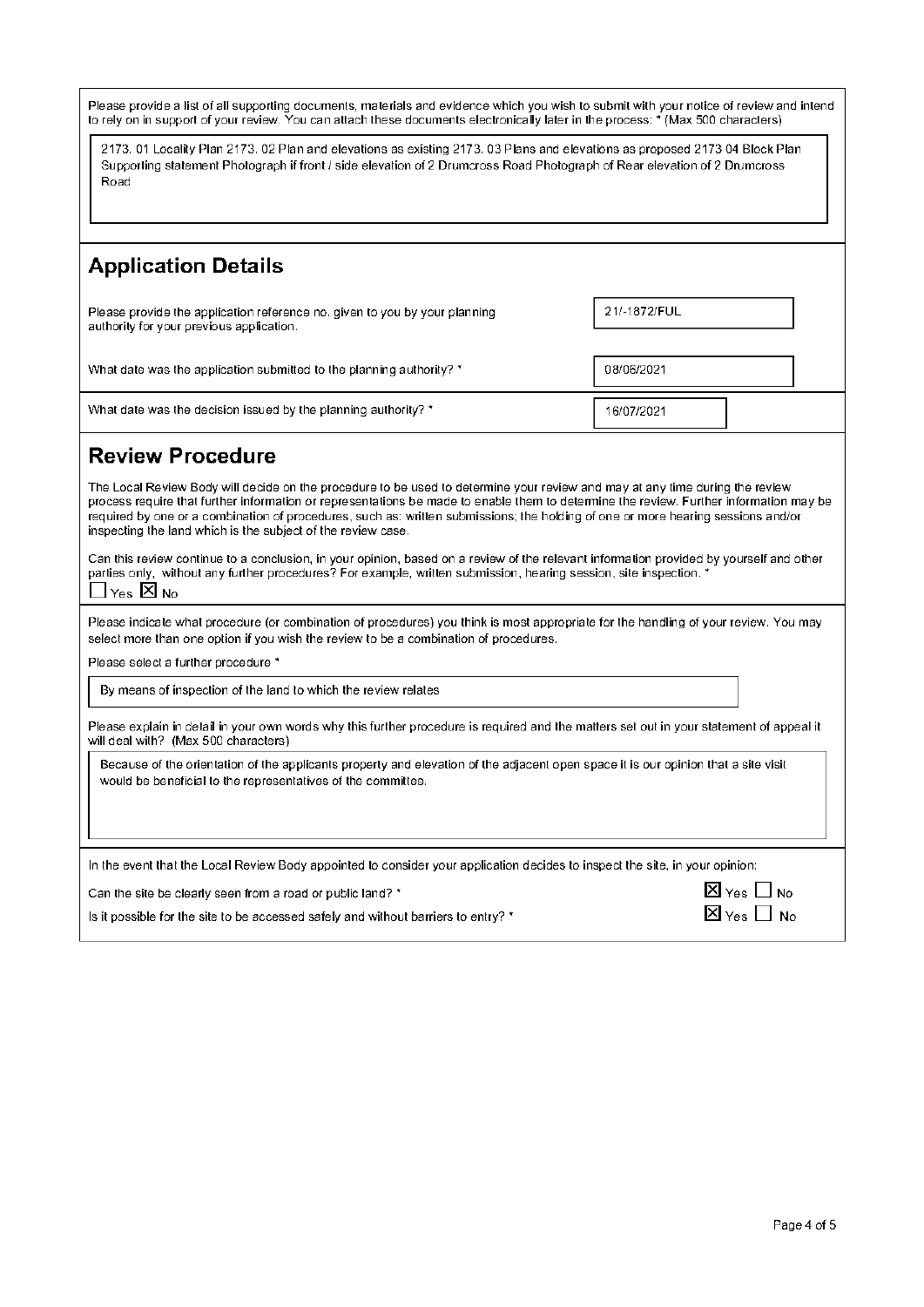| Checklist – Application for Notice of Review |  |
|----------------------------------------------|--|
|----------------------------------------------|--|

Please complete the following checklist to make sure you have provided all the necessary information in support of your appeal. Failure to submit all this information may result in your appeal being deemed invalid.

Have you provided the name and address of the applicant?. \*

| Have you provided the date and reference number of the application which is the subject of this |  |
|-------------------------------------------------------------------------------------------------|--|
| review? *                                                                                       |  |

If you are the agent, acting on behalf of the applicant, have you provided details of your name and address and indicated whether any notice or correspondence required in connection with the review should be sent to you or the applicant? \*

Have you provided a statement setting out your reasons for requiring a review and by what procedure (or combination of procedures) you wish the review to be conducted? \*

| $\boxtimes$ $_{\rm Yes}$ $\Box$ No   |  |
|--------------------------------------|--|
| $\boxtimes$ Yes $\Box$ No $\Box$ N/A |  |

 $\overline{X}$  Yes  $\overline{\Box}$  No.

 $\overline{X}$  Yes  $\prod$  No.

Note: You must state, in full, why you are seeking a review on your application. Your statement must set out all matters you consider require to be taken into account in determining your review. You may not have a further opportunity to add to your statement of review at a later date. It is therefore essential that you submit with your notice of review, all necessary information and evidence that you rely on and wish the Local Review Body to consider as part of your review.

Please attach a copy of all documents, material and evidence which you intend to rely on (e.g. plans and Drawings) which are now the subject of this review \*



Note: Where the review relates to a further application e.g. renewal of planning permission or modification, variation or removal of a planning condition or where it relates to an application for approval of matters specified in conditions, it is advisable to provide the application reference number, approved plans and decision notice (if any) from the earlier consent.

#### Declare - Notice of Review

I/We the applicant/agent certify that this is an application for review on the grounds stated.

Declaration Name: Mr Robert Waring

Declaration Date: 26/07/2021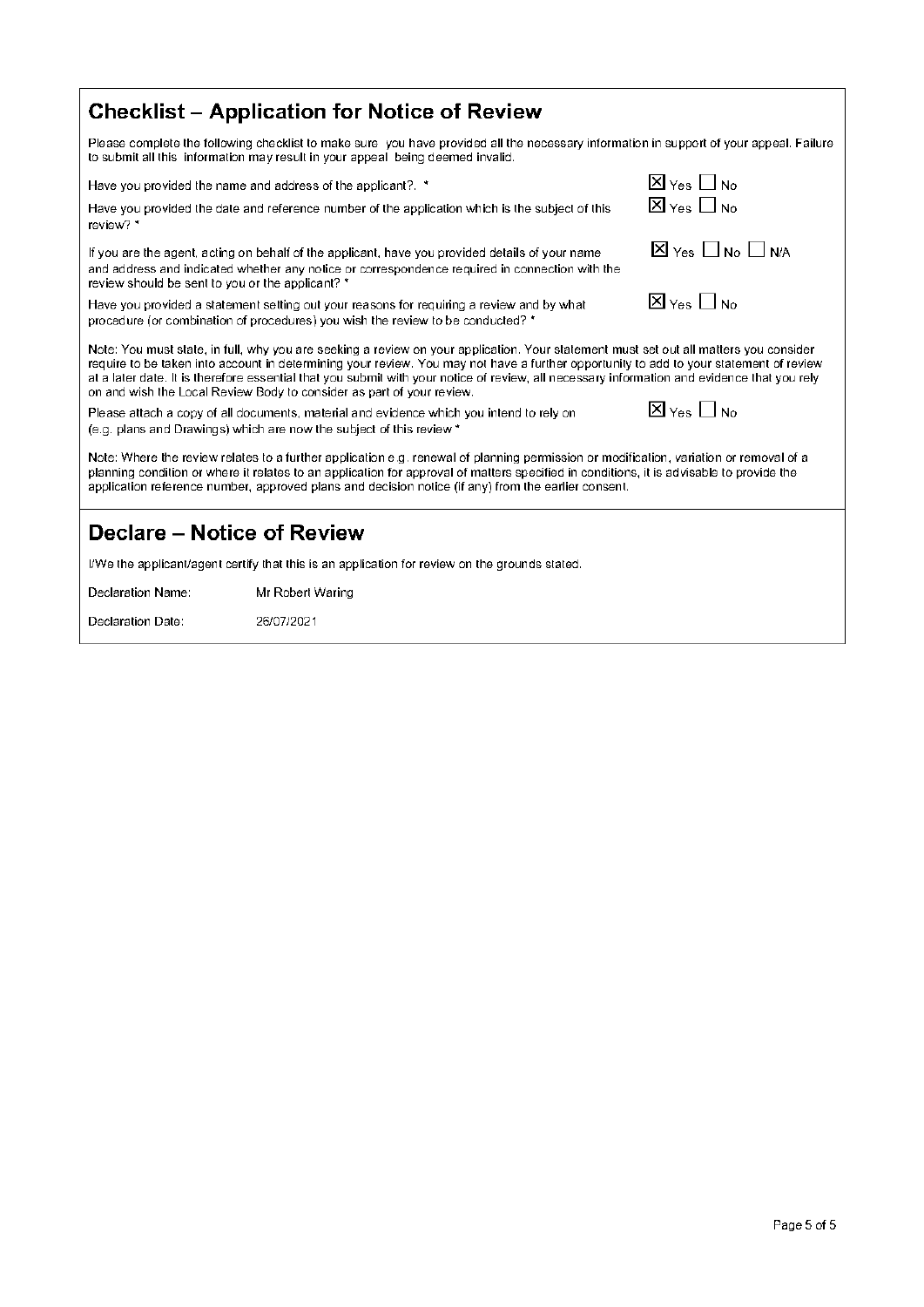Supporting statement for application for Planning Permission for extension to side and rear of 95 Langton Crescent.

An application, Ref 21 / 00465 / FUL, for a larger two storey extension was applied for in February 2021 and for a number of reasons this was refused.

This amended application is for a smaller extension that addresses the points that resulted in the refusal of the aforementioned application.

This revised proposal was submitted to the council for comment along with a number of examples where Planning Permission has been granted.

- 07 / 03801 / FUL 3 Damshot Crescent : This example was discounted by the city council on the grounds that the application because of its age was considered against different conditions. 18 / 03248 / FUL 2 Drumcross Road : The reason given by the city council for
	- granting this application is that the gable of the property opposite, not the the front of the houses facing onto ones on Levernside Road that sets the building line and the extension has been allowed to extend beyond the face of the front elevations of the houses on Levernside Road.

The response that there was little support for a two storey extension on this site and recent examples where permission has been refused given and subsequent reviews upheld

| Ref 20 / 01063 / FUL | 70 Bargany Place   |
|----------------------|--------------------|
| Ref 20 / 01148 / FUL | 1 Flowerdale Place |

These properties differ from my clients in that they are detached and semi-detached houses in relatively new developments with modest plots where my clients house sits on a large corner plot of approx 450 m2. Having looked at the examples put forward by the city council it is clear that the extension proposed by the applicant has more in common with extension approved at 2 Drumcross Road and meets the policies that is should be assed against which are noted below.

CDP 1: The Placemaking Principle, SG 1: Placemaking (Part 2, Residential Development - Alterations to Dwellings & Gardens) of the City Development Plan (adopted March 2017).

It should be noted that 2 Drumcross Road is the same house type, it is also located on a corner plot and the extension has a footprint almost identical to that being applied for by my client and if that application complied with the aforementioned policies it is difficult to understand how my clients application fails to comply.

The application site is located on a corner plot with open public space to the east and an elevated playing field to the south.

Because the front elevation is at acute angle to 91 Langton Crescent, unlike the extension at 2 Drumcross Road, the corner of the proposed rear and side elevations would be very close to being in line with the front elevation of this house.

The applicants property is at the end of a block of 4 terraced villas with combined length of 27 m, the property at 91 Langton Crescent is also an end terrace villa on a similar sized terrace, and therefore the extension would not dominate either the existing or the adjacent buildings, unlike 2 Drumcross Road windows are proposed on the side elevation at first floor level to break up the elevation.

The existing house has foot print of approximately 46 m2 and sits on a plot of 450 m2 The proposed extension is 40 m2 at ground level reducing to 28 m2 on the first floor.

The proposed extension does not result in the loss of daylight or privacy to the houses at 91 or 97 Langton Crescent.

It is set 1. 5 m back from the face of the existing house.

The eaves of the existing house and the proposed extension coincide.

The ridge of the proposed extension is below the existing and the proposed extension is subservient to the original house.